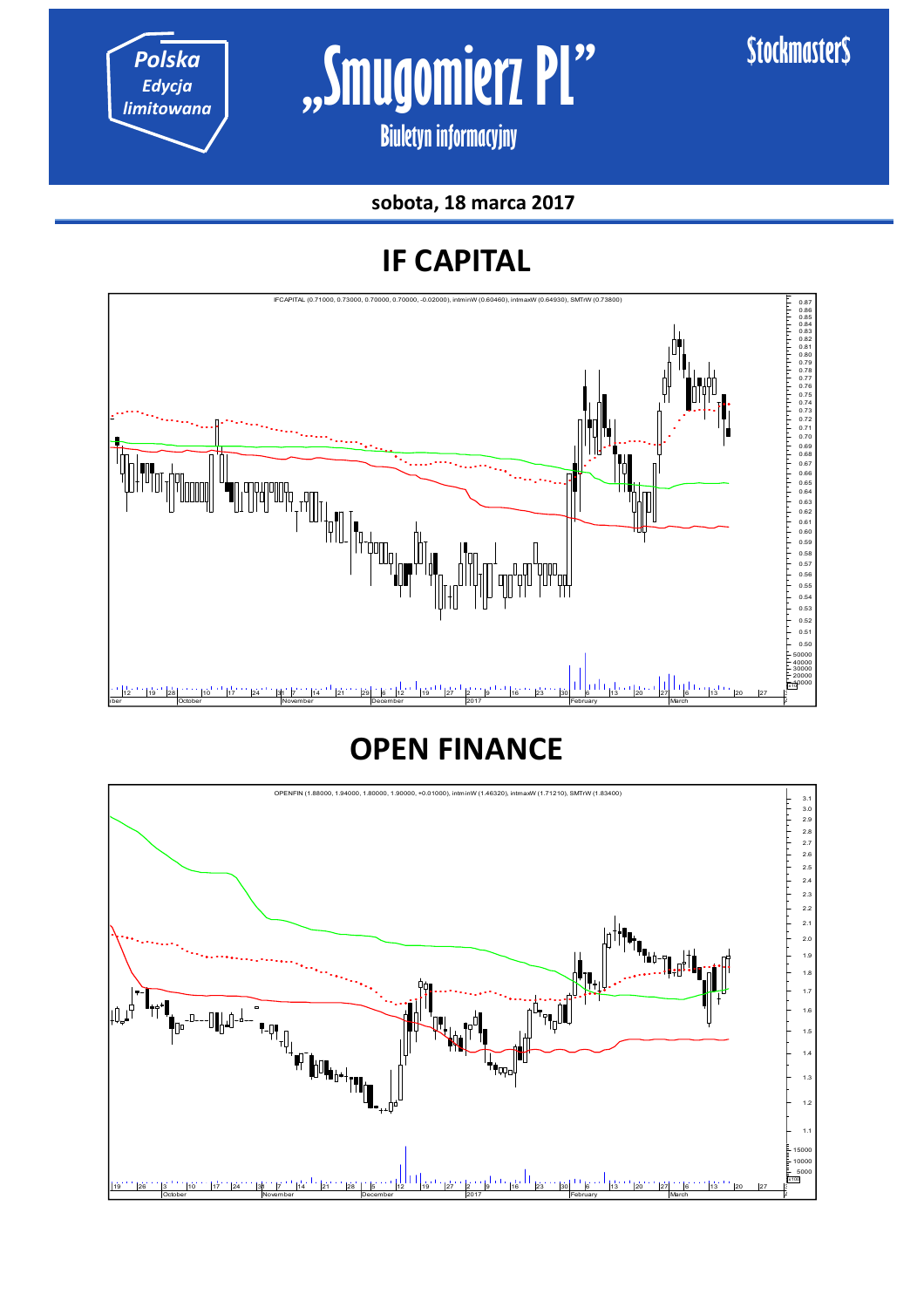*Polska Edycja* 

*limitowana* **"Smugomierz PL"** 

**Biuletyn informacyjny** 

**sobota, 18 marca 2017** 

## **OVOSTAR**



**PEKAES**

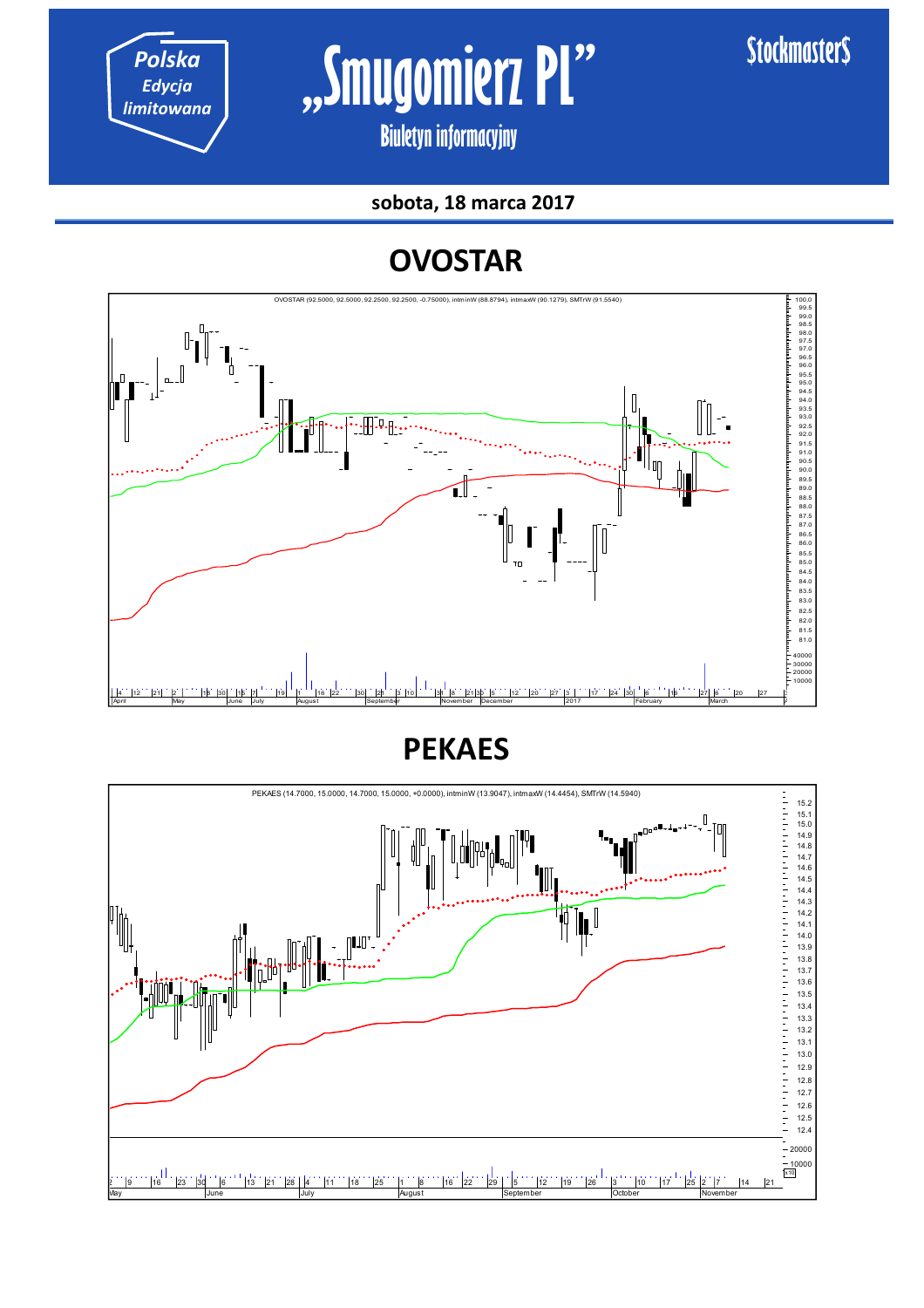

# **Polska c s s Smugomierz Pl**"

**Biuletyn informacyjny** 

#### **sobota, 18 marca 2017**

### **PHN**



**PEP**

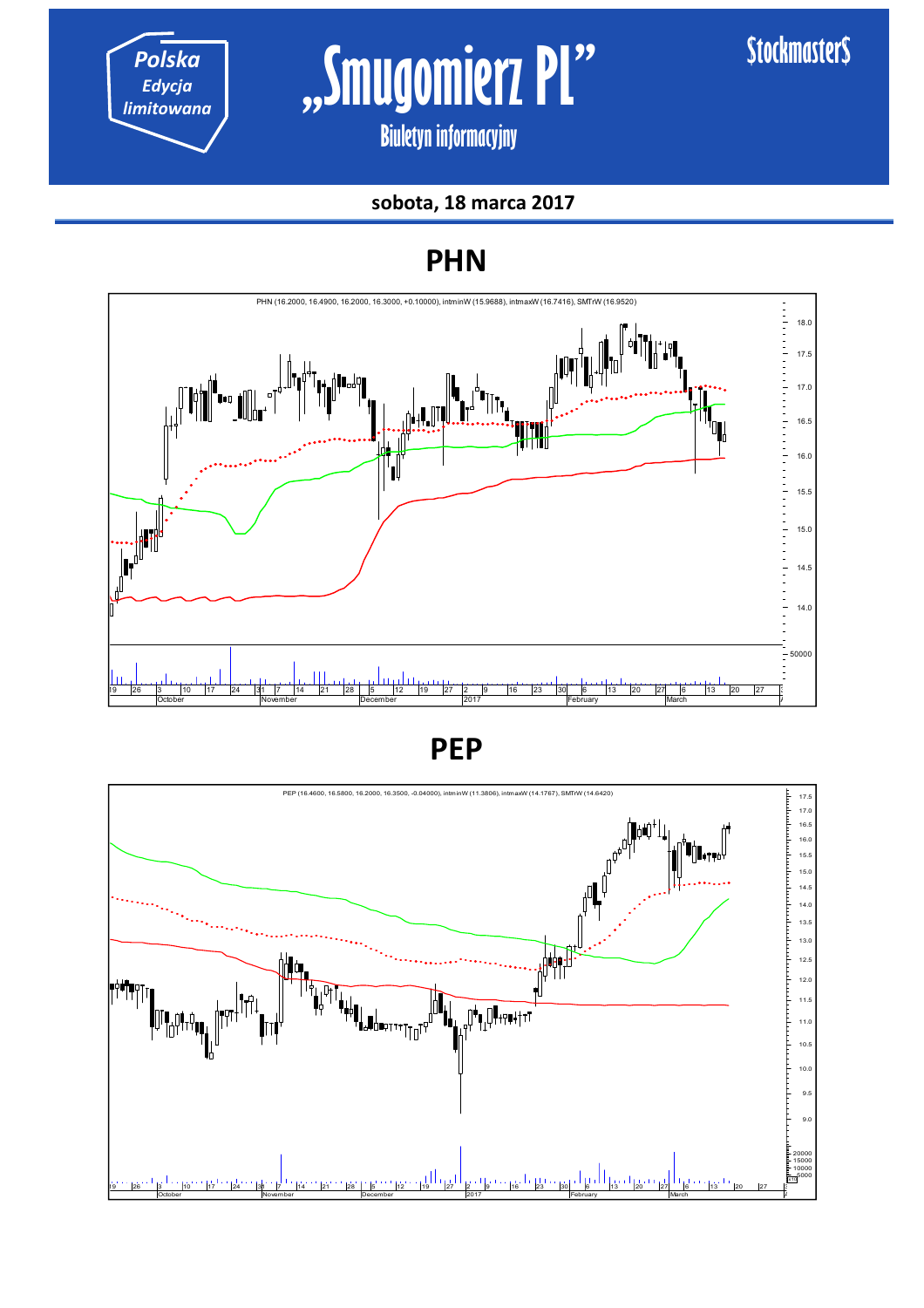*Polska Edycja* 

*limitowana* **"Smugomierz PL"** 

**Biuletyn informacyjny** 

**sobota, 18 marca 2017** 

## **PLASTBOX**



**POLIMEX**

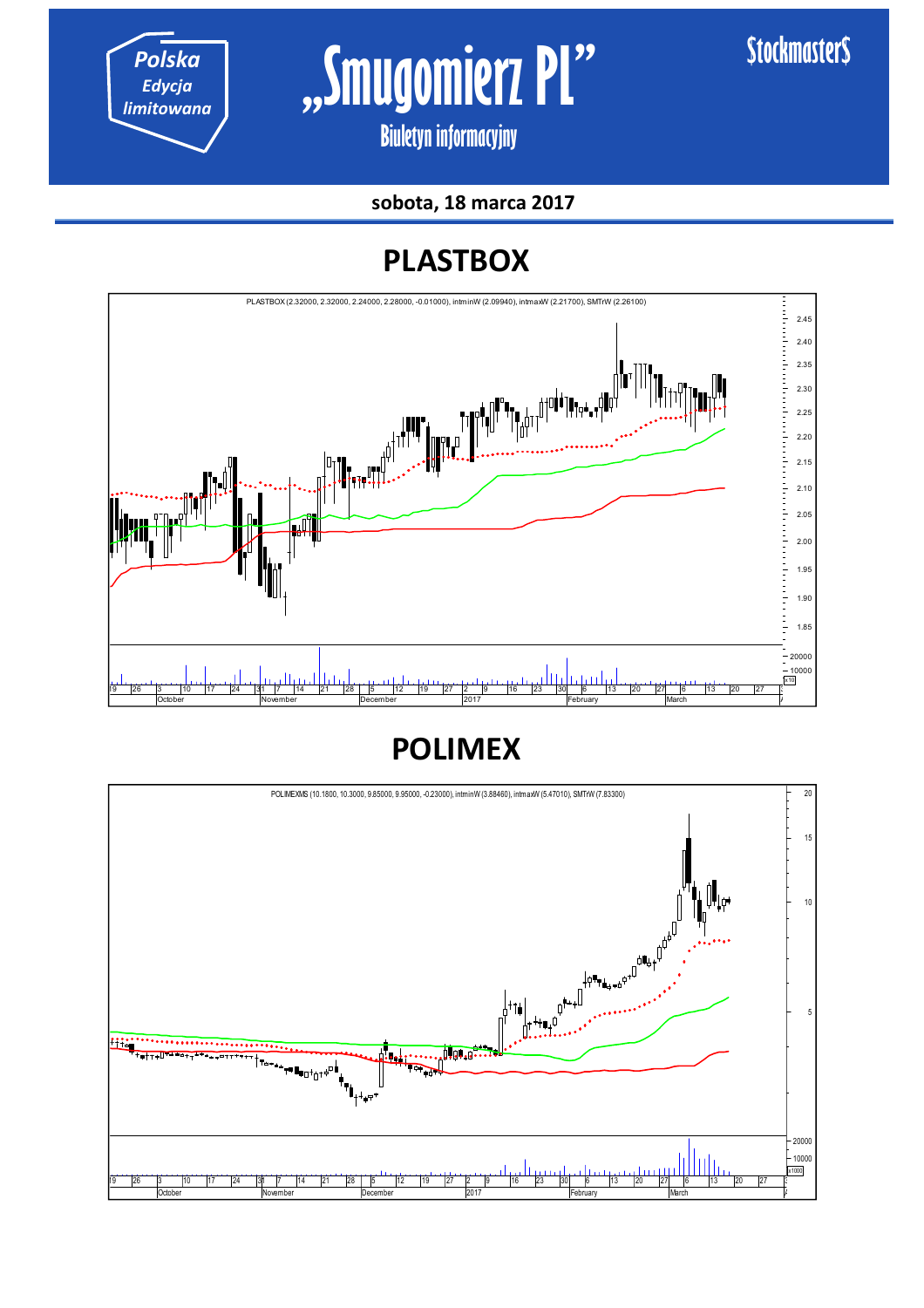*Polska Edycja* 

*limitowana* **"Smugomierz PL"** 

**Biuletyn informacyjny** 

#### **sobota, 18 marca 2017**

**POZBUD**



## **PROTEKTOR**

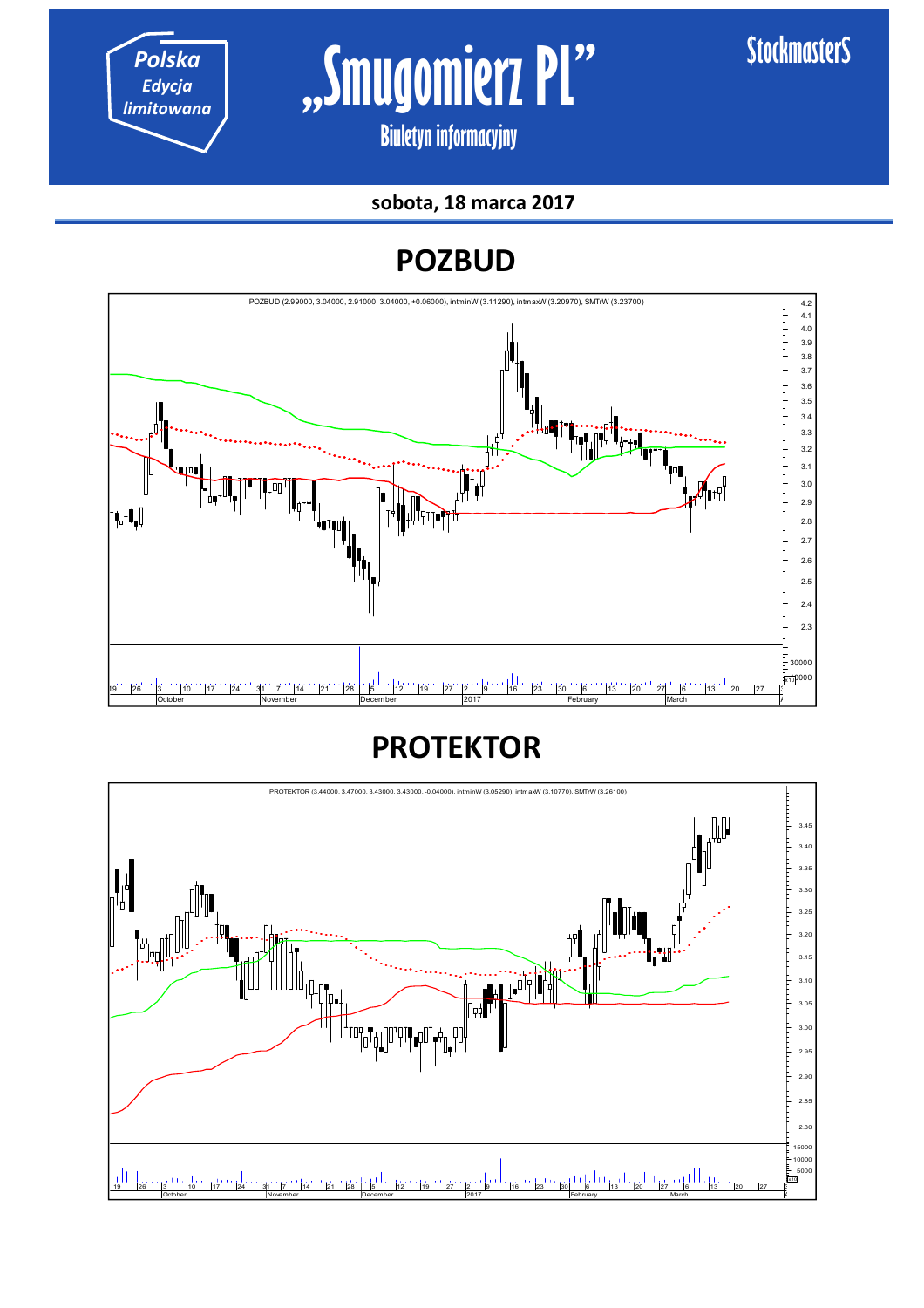Polska **Ruggiana 1997 Smugomierz Pl** 

**\$tockmaster\$** 

**Biuletyn informacyjny** 

**sobota, 18 marca 2017** 

## **PATENTUS**



**PAGED**

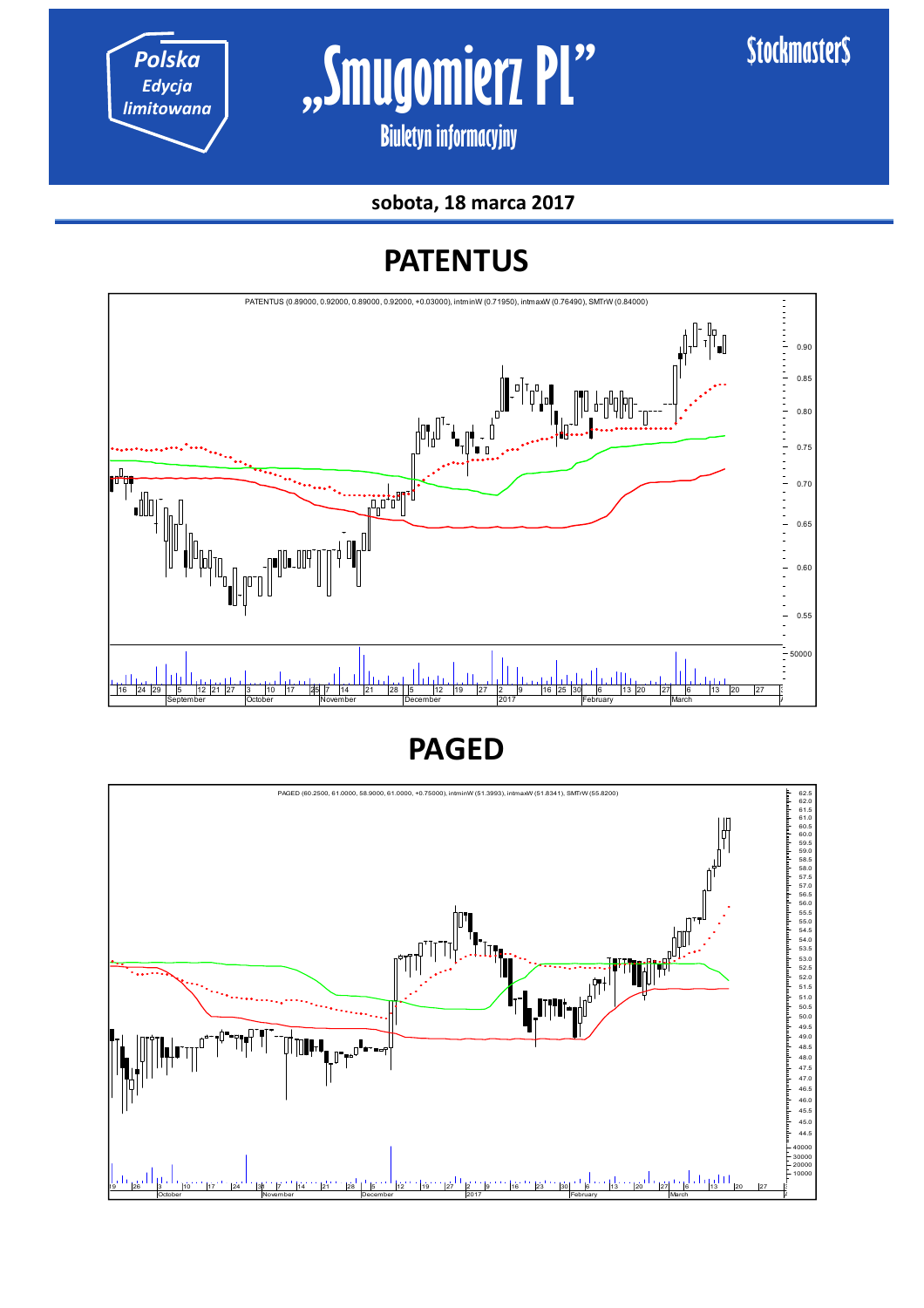*Polska Edycja* 

*limitowana* **"Smugomierz PL"** 

**Biuletyn informacyjny** 

**sobota, 18 marca 2017** 

## **PROJPRZEM**



**PC ROKITA**

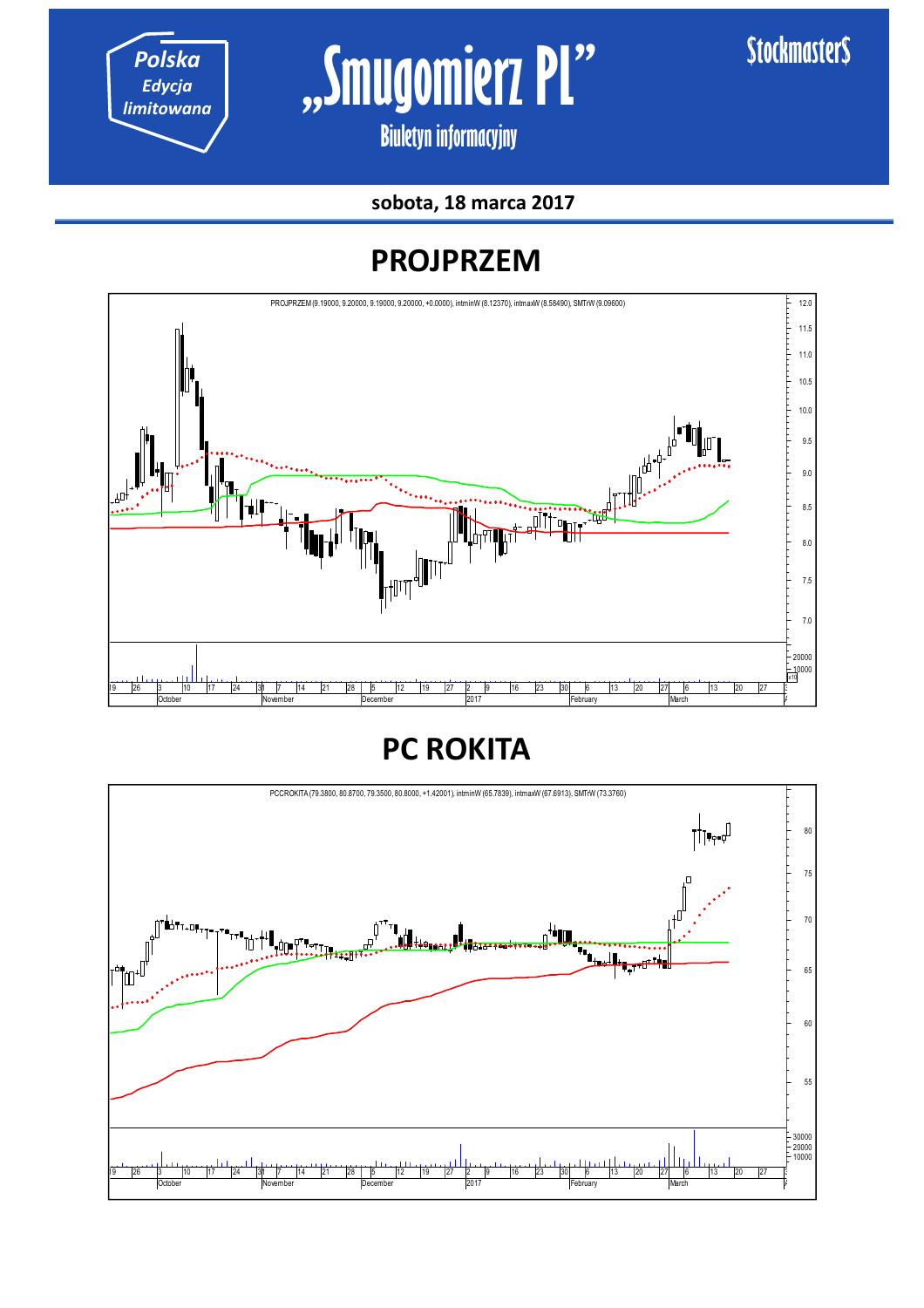*Polska Edycja* 

*limitowana* **"Smugomierz PL"** 

**Biuletyn informacyjny** 

**sobota, 18 marca 2017** 

## **QUERCUS**



## **QUMAK SECOM**

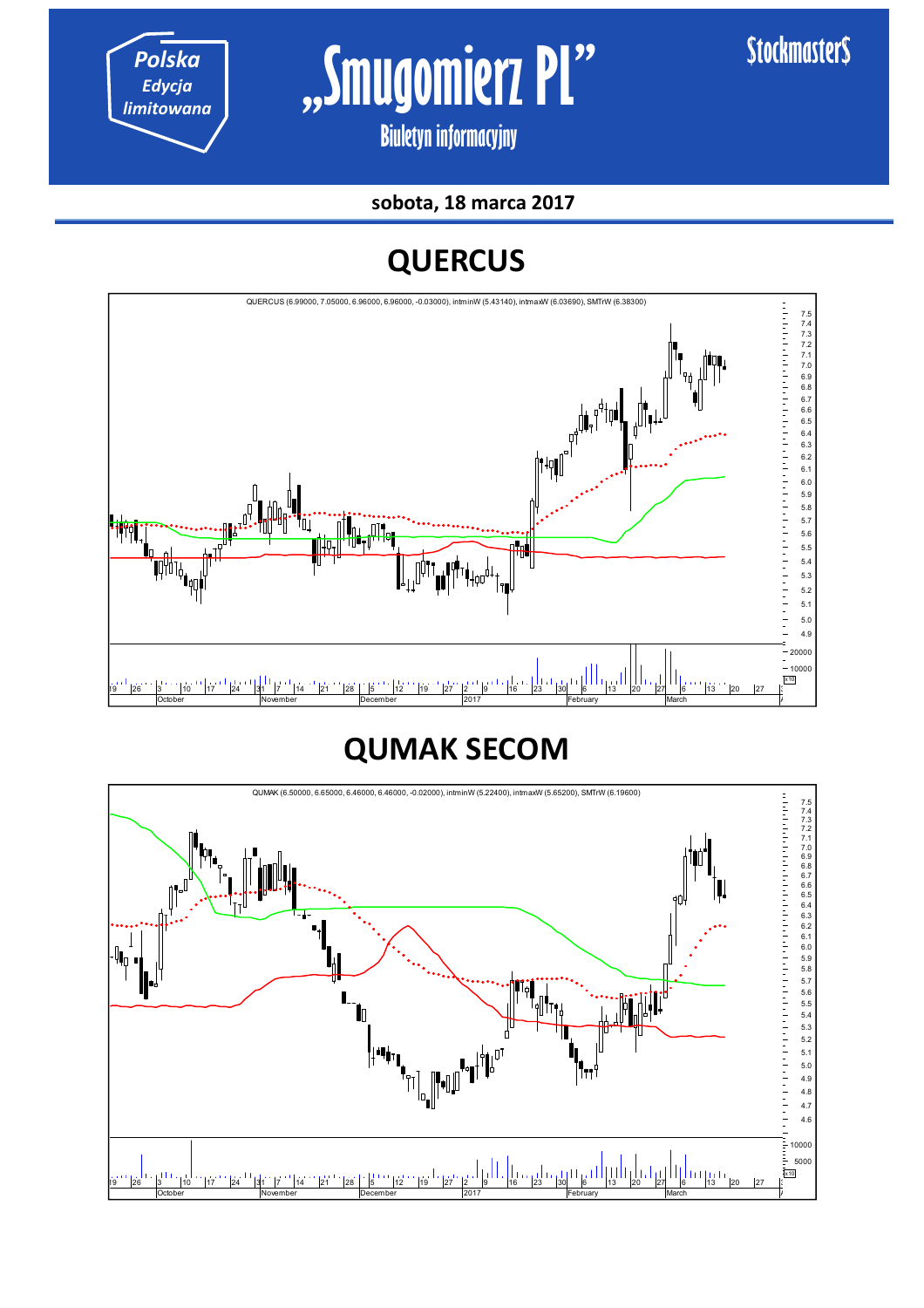*Polska Edycja* 

*limitowana* **"Smugomierz PL"** 

**Biuletyn informacyjny** 

**sobota, 18 marca 2017** 

## **PRÓCHNIK**



## **RANK PROGRESS**

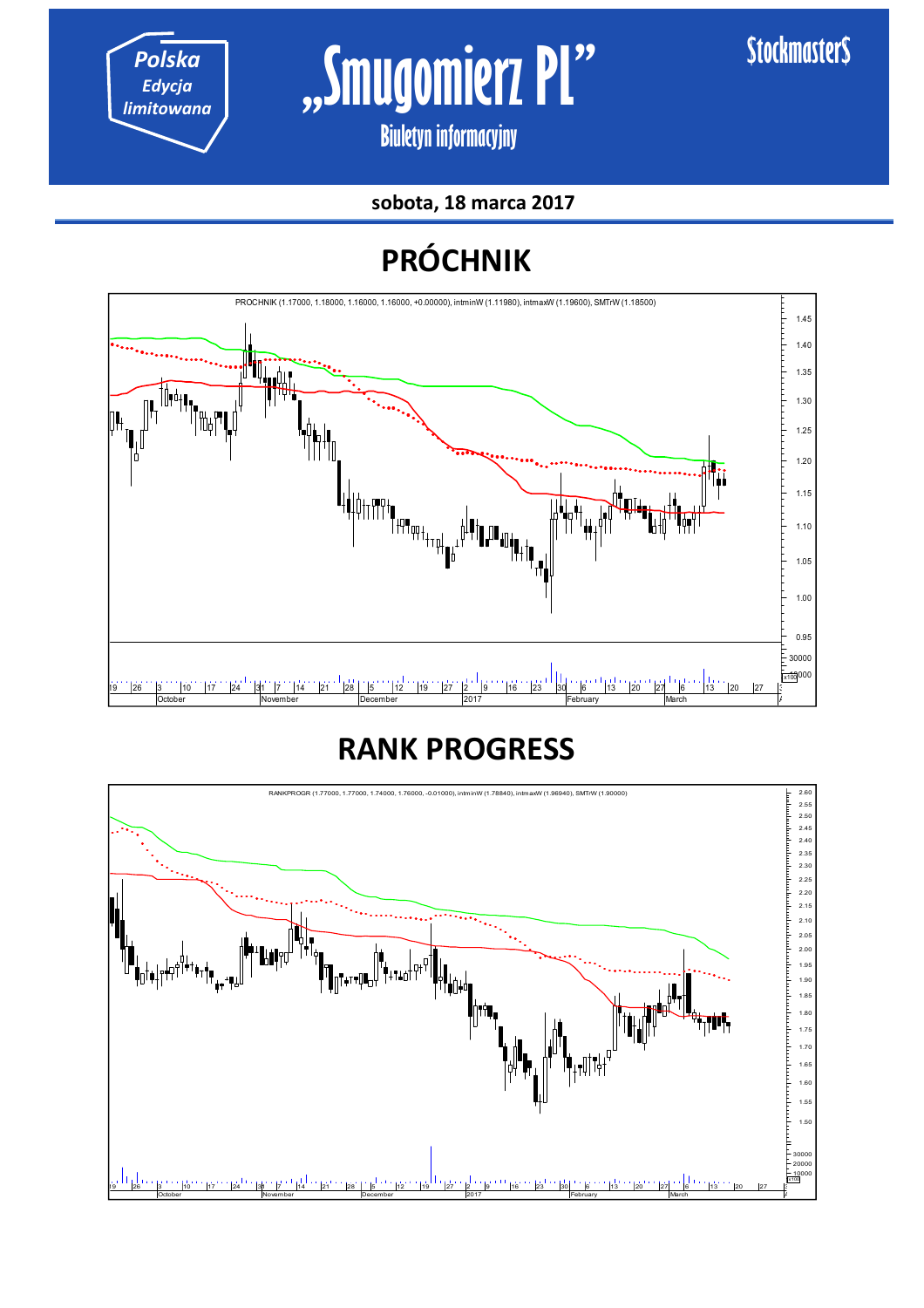*limitowana* **"Smugomierz PL"** 

**\$tockmaster\$** 

**Biuletyn informacyjny** 

**sobota, 18 marca 2017** 

## **RAWPLUG**



**RESBUD**

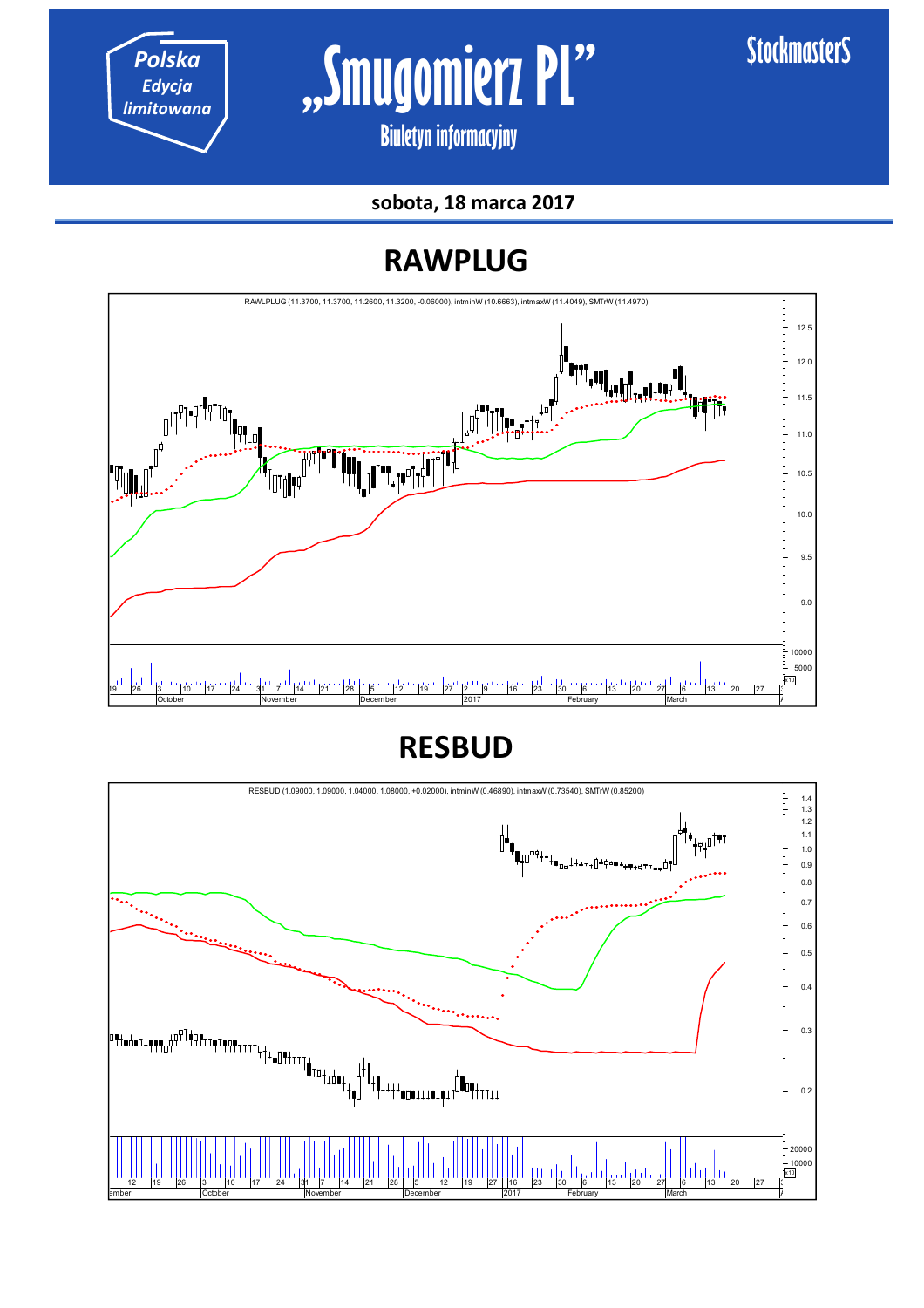*Polska Edycja* 

*limitowana* **"Smugomierz PL"** 

**Biuletyn informacyjny** 

#### **sobota, 18 marca 2017**

## **RELPOL**



## **RAINBOW TOURS**

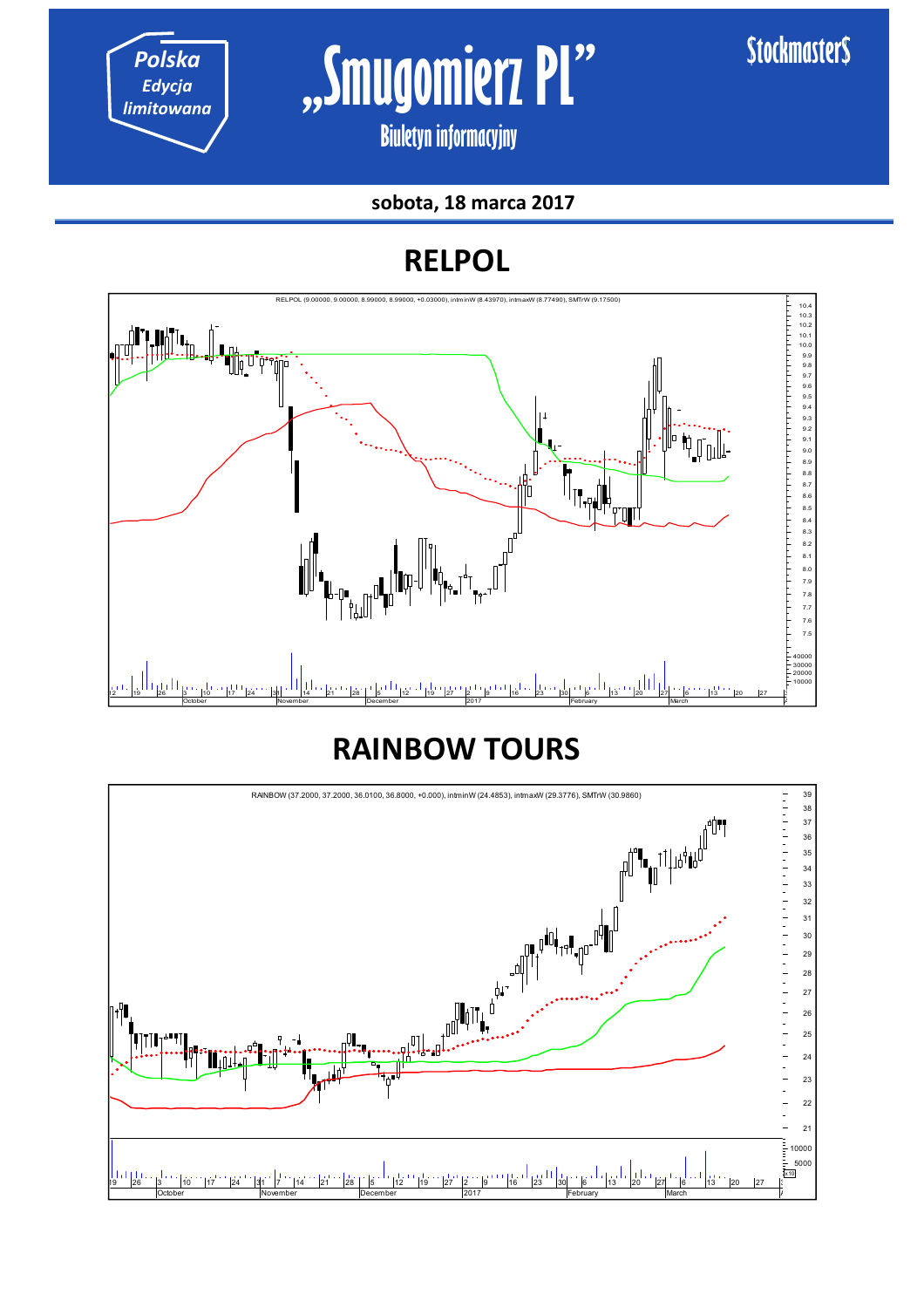

## **ROPCZYCE**



## **RONSON**

**sobota, 18 marca 2017** 



Polska **Mugomierz Pl**" **Biuletyn informacyjny** 

**\$tockmaster\$**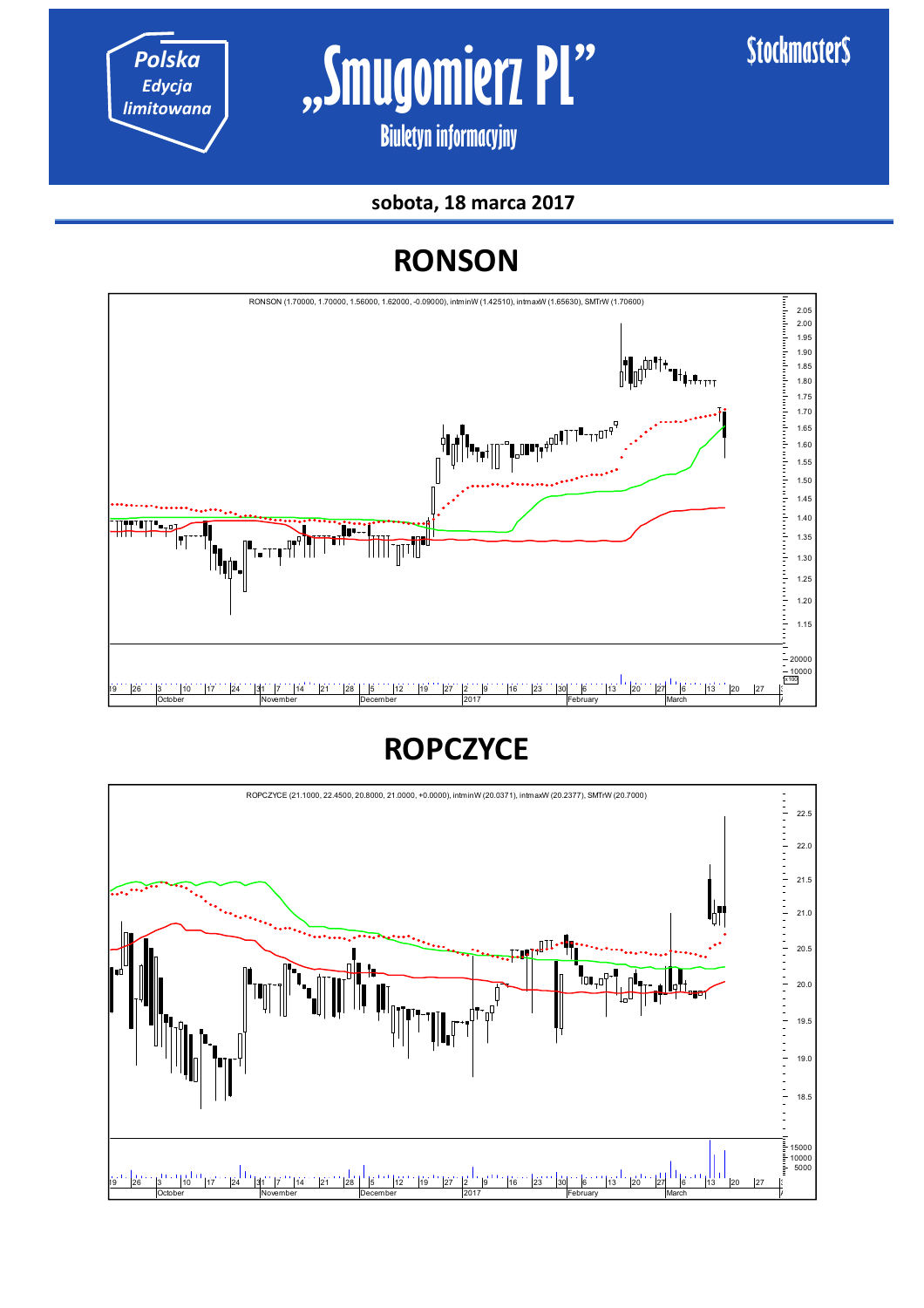

# *limitowana* **"Smugomierz PL"**

**Biuletyn informacyjny** 

#### **sobota, 18 marca 2017**

## **REDAN**



**RADPOL**

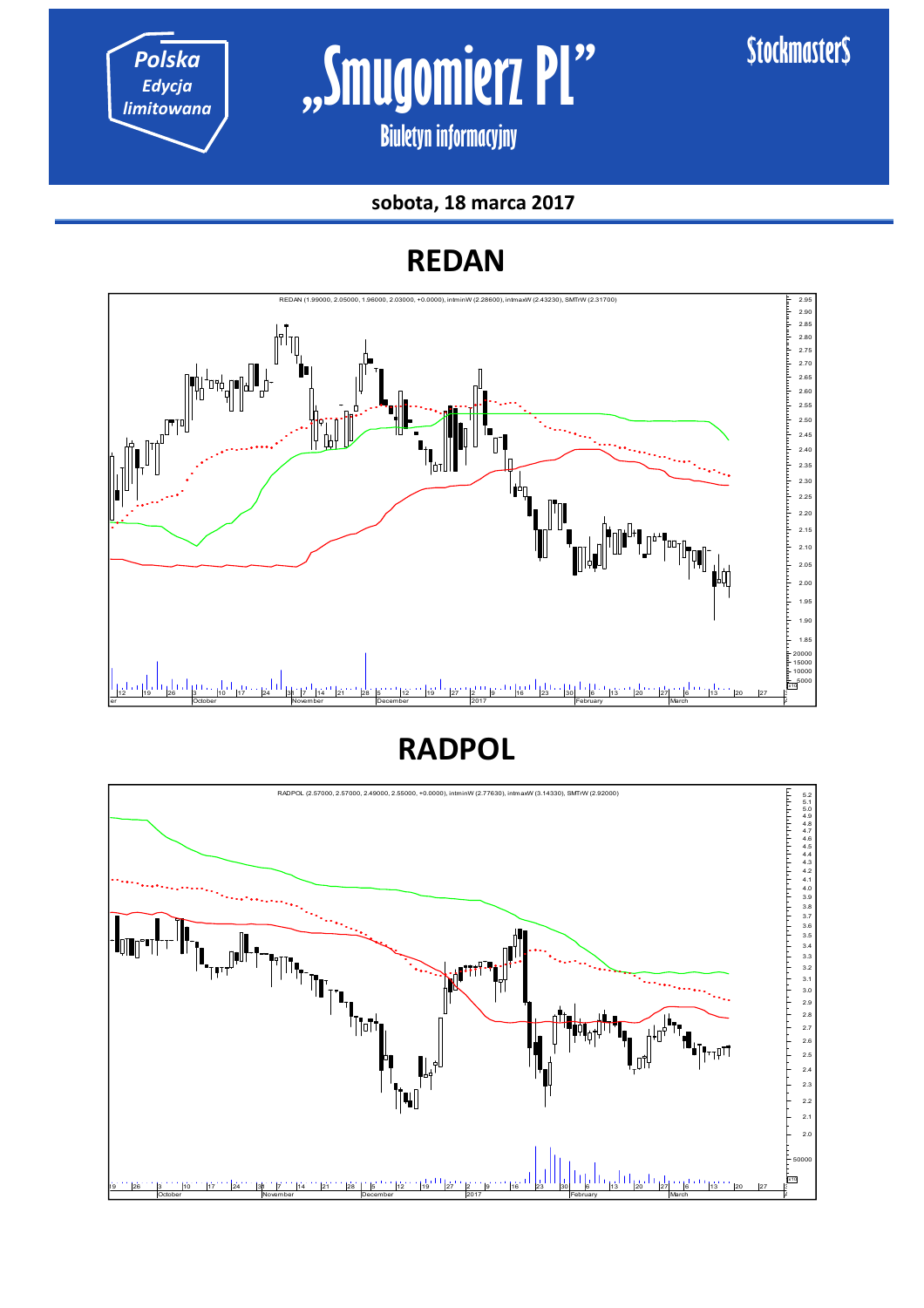*Polska Edycja* 

*limitowana* **"Smugomierz PL"** 

**Biuletyn informacyjny** 

**sobota, 18 marca 2017** 

## **SMT**



**SFINKS**

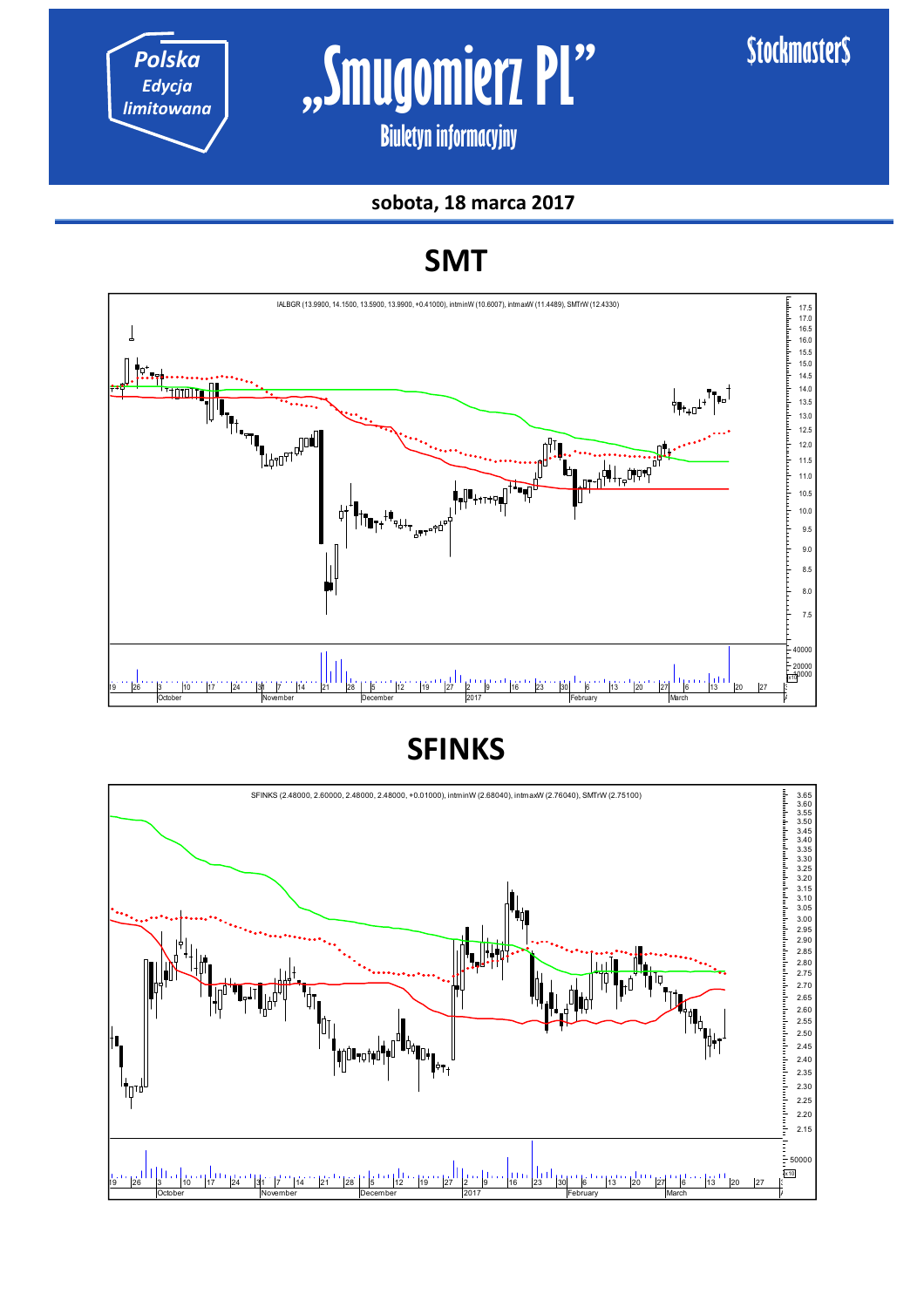*Polska Edycja* 

**Polska c s s Smugomierz Pl**"

**Biuletyn informacyjny** 

**sobota, 18 marca 2017** 

## **SILVANO**



**SWISSMED**

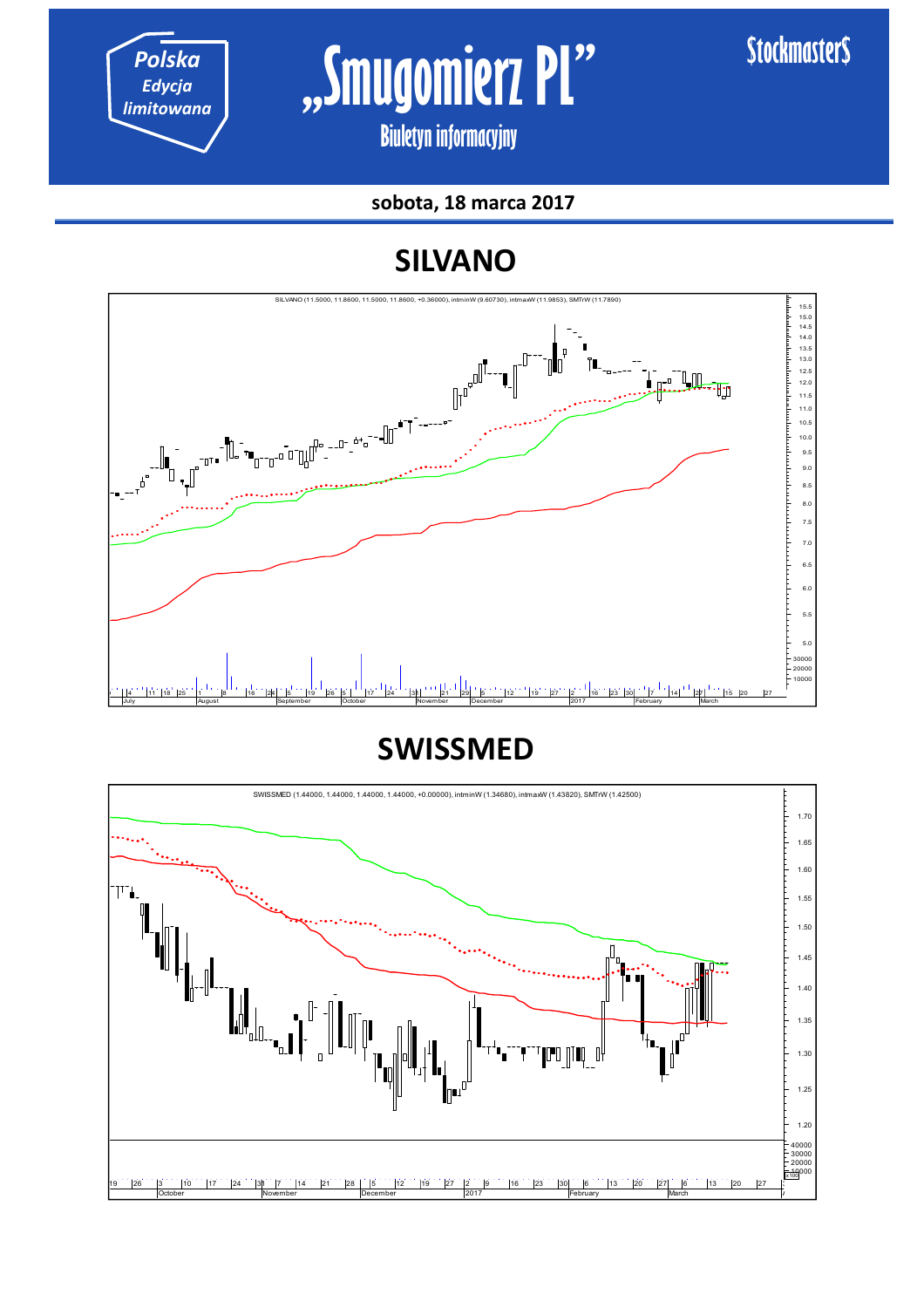*Polska Edycja* 

Polska **Ruggiana 1997 Smugomierz Pl** 

**Biuletyn informacyjny** 

#### **sobota, 18 marca 2017**

**SOLAR**



**SELVITA**

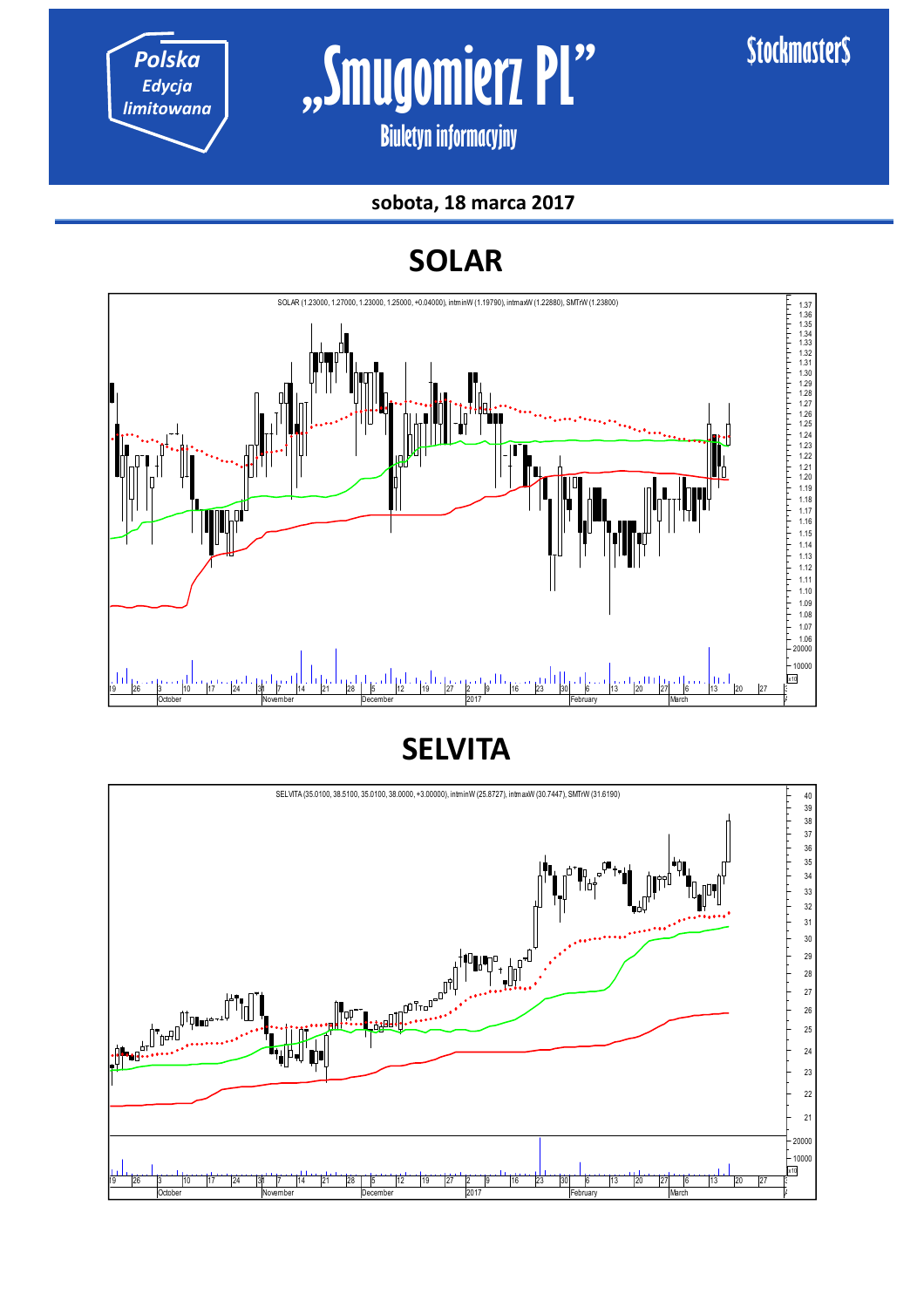*Polska Edycja* 



**Biuletyn informacyjny** 

**sobota, 18 marca 2017** 

## **STALPRODUKT**



**ŚNIEŻKA**

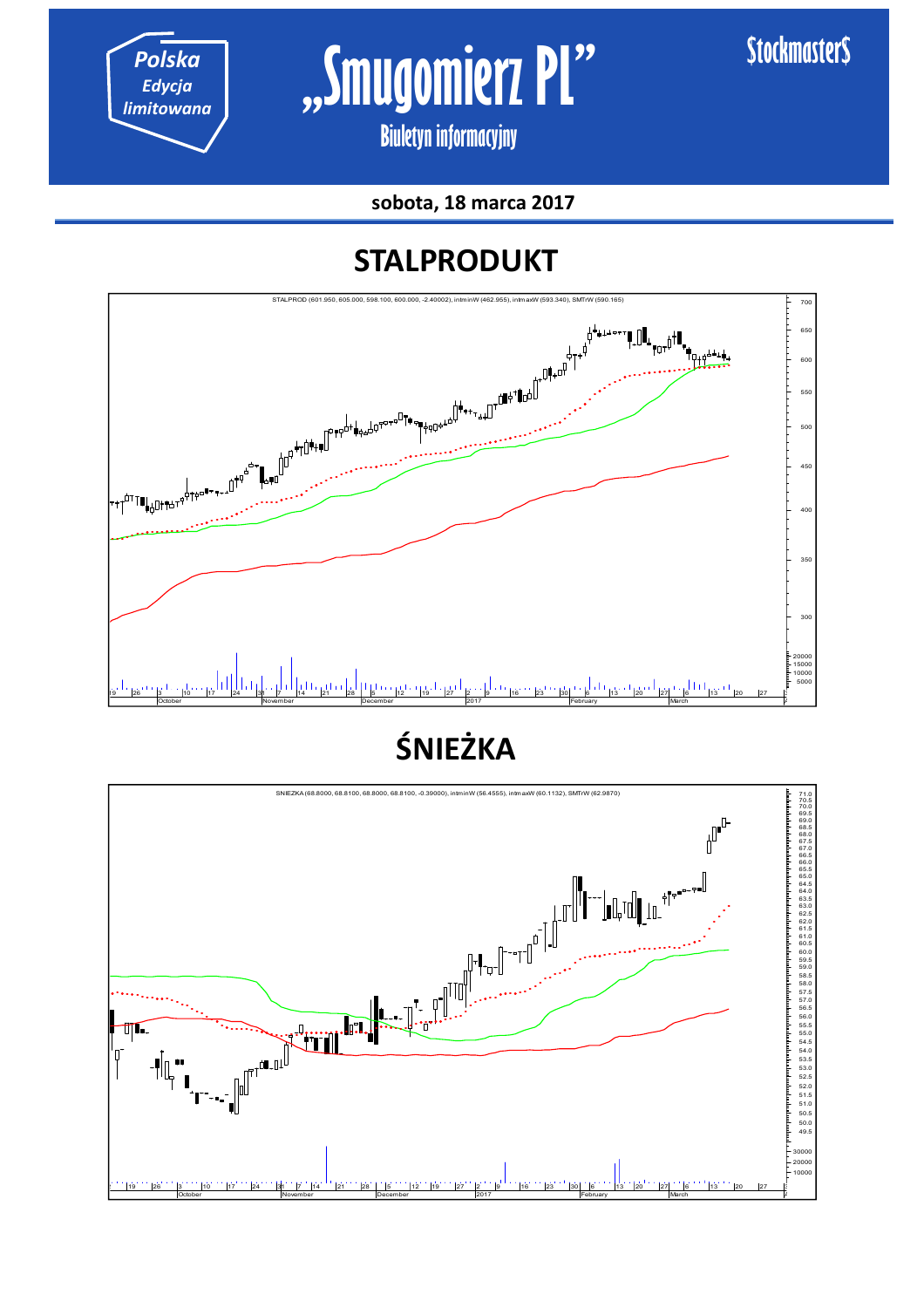*Polska Edycja* 

# *limitowana* **"Smugomierz PL"**

**Biuletyn informacyjny** 

**sobota, 18 marca 2017** 

## **STALPROFIL**



## **SECO GROUP**

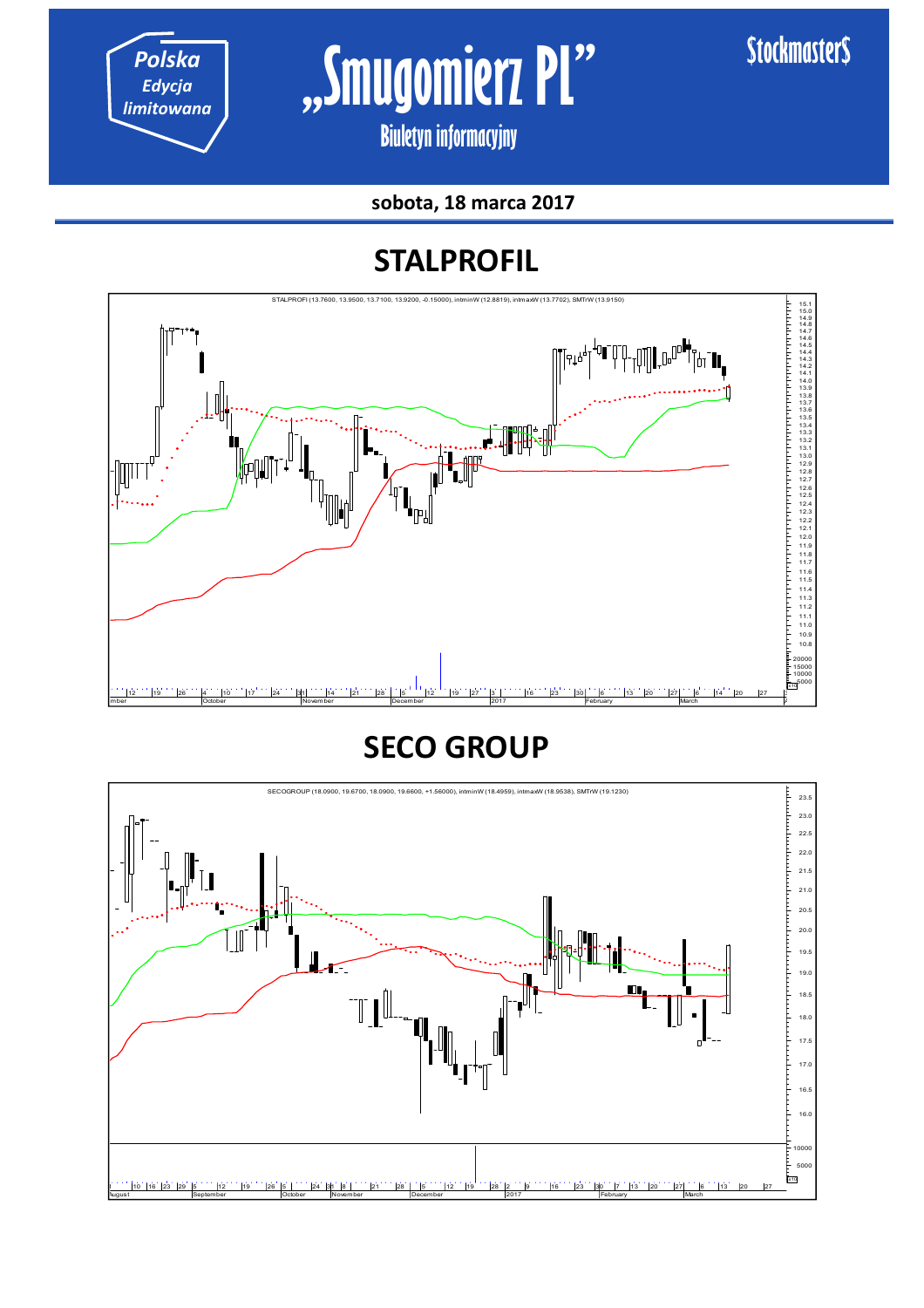*Polska Edycja* 

*limitowana* **"Smugomierz PL"** 

**Biuletyn informacyjny** 

**sobota, 18 marca 2017** 

## **TELL FORCE ONE**



**TIM**

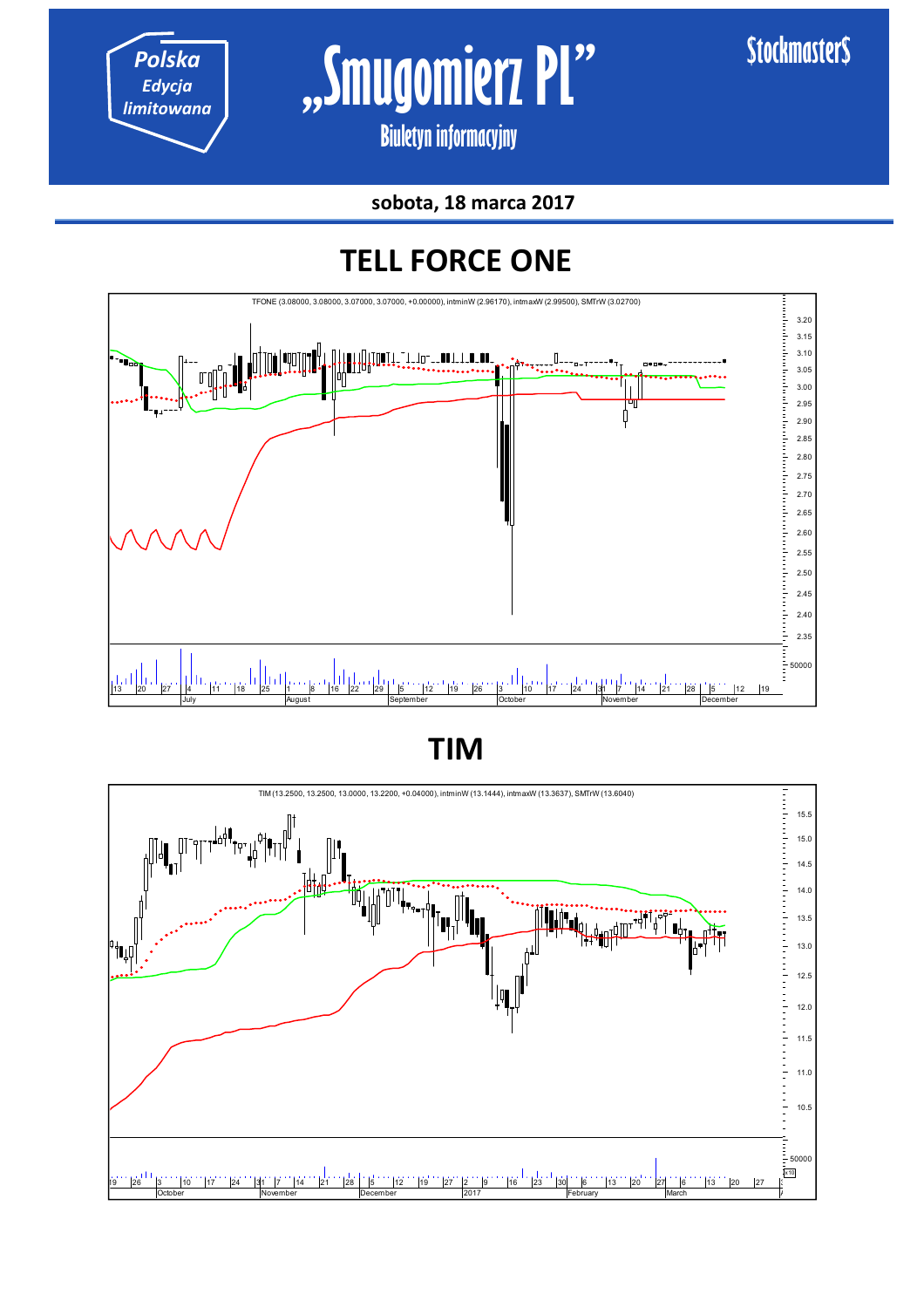*Polska Edycja* 

*limitowana* **"Smugomierz PL"** 

**Biuletyn informacyjny** 

#### **sobota, 18 marca 2017**

## **UNIBEP**



**VINDEXUS**

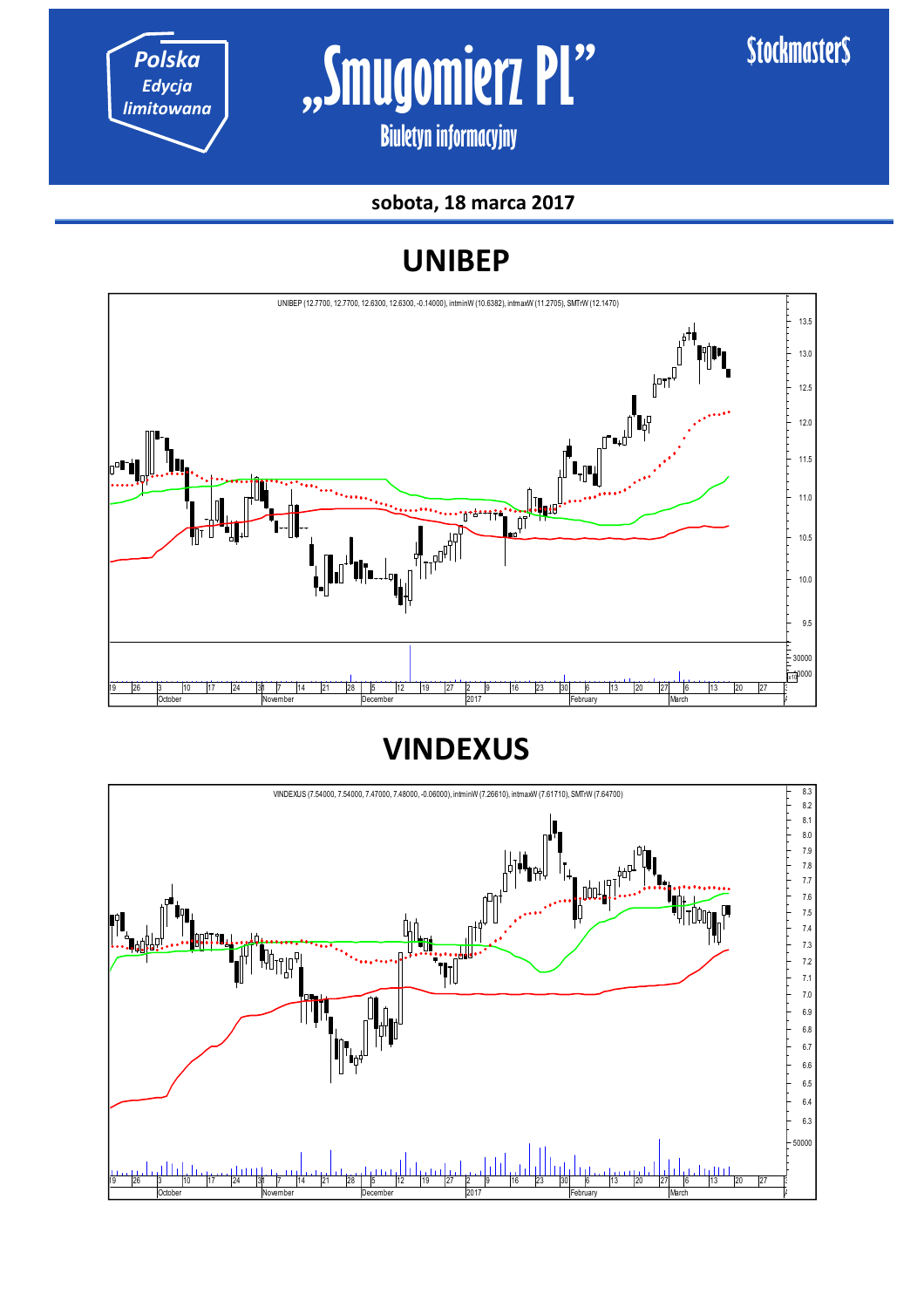

*limitowana* **"Smugomierz PL"** 

**\$tockmaster\$** 

**Biuletyn informacyjny** 

**sobota, 18 marca 2017** 

## **VOXEL**



**VISTAL**

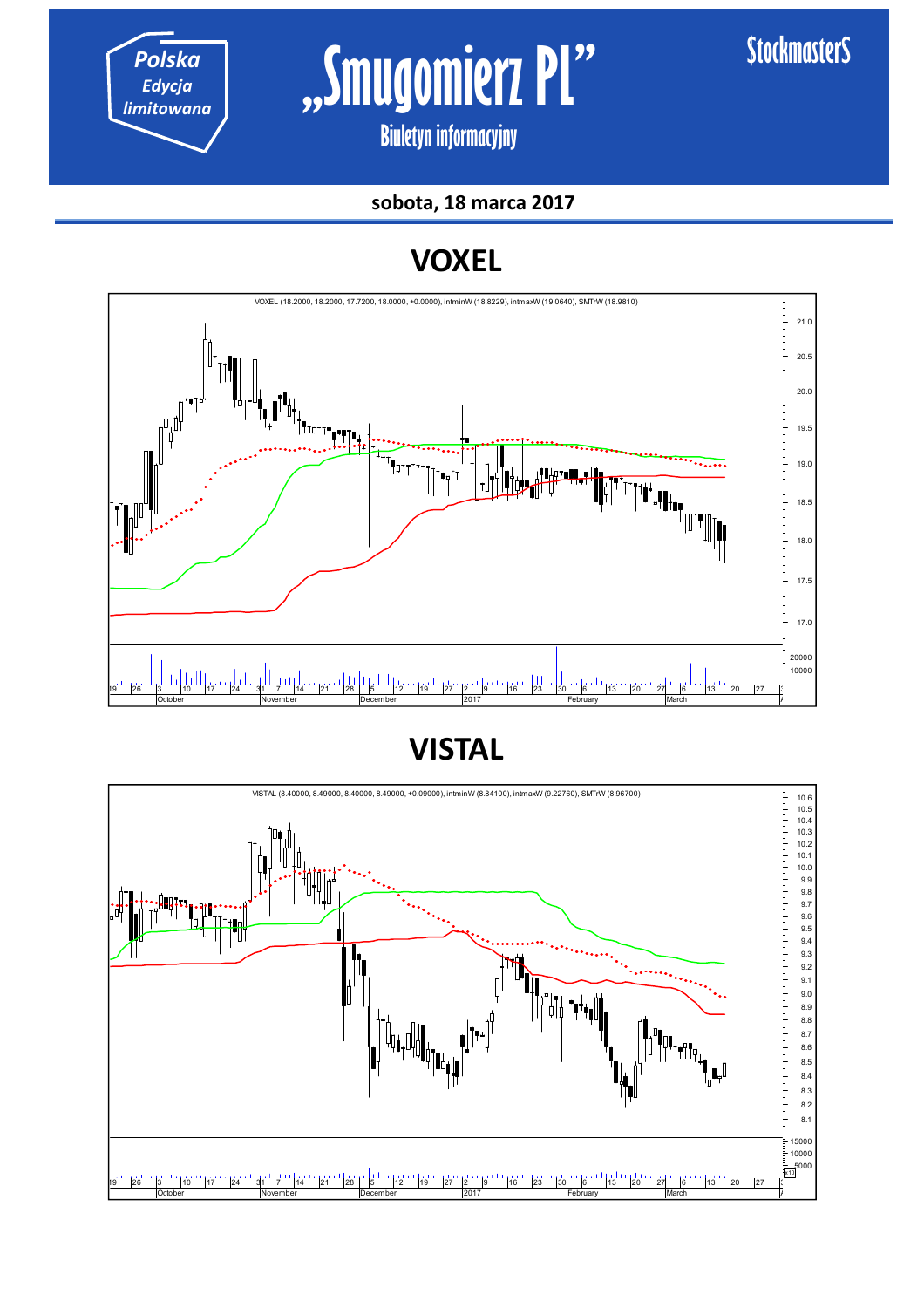*Polska Edycja* 

*limitowana* **"Smugomierz PL"** 

**Biuletyn informacyjny** 

**sobota, 18 marca 2017** 

## **WORK SERVICES**



**ZETKAMA** 

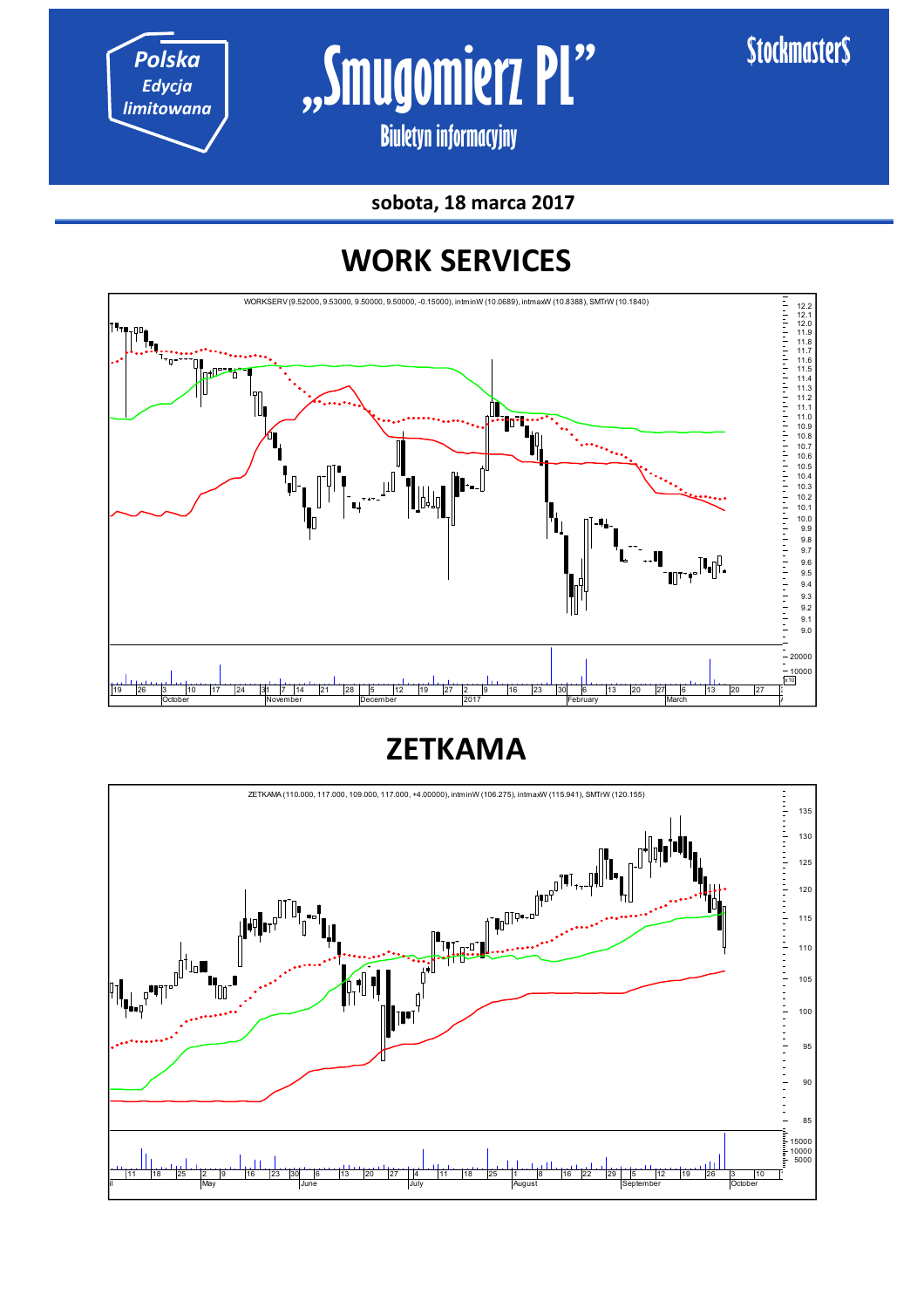*Polska Edycja* 



**Biuletyn informacyjny** 

**sobota, 18 marca 2017** 

## **ZUK STĄPORKÓW**



# **ZPC OTMUCHÓW**

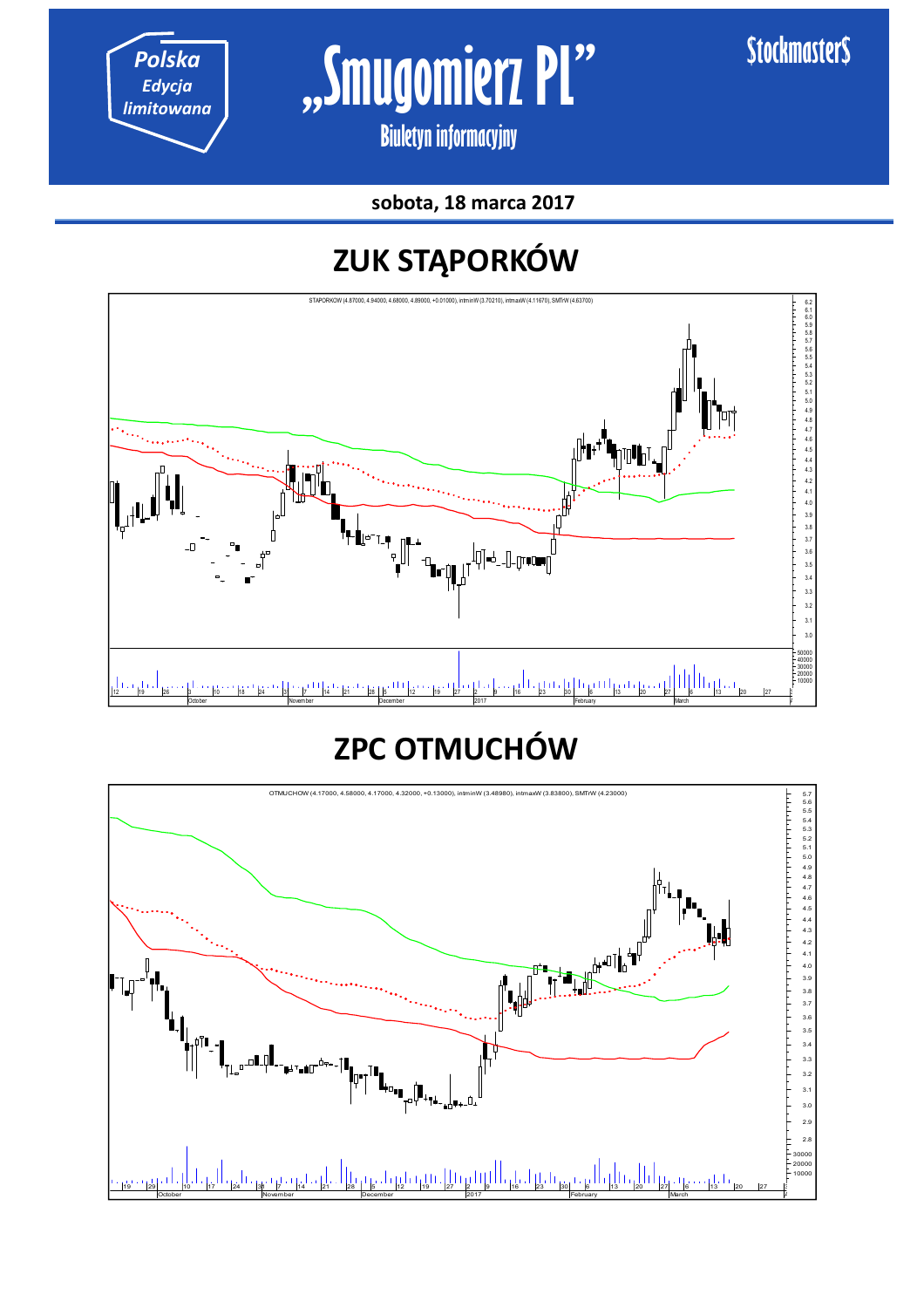*Polska Edycja* 

Polska<br> *Edycja*<br> *Iimitowana* **|** , Smugomierz PI"

**Biuletyn informacyjny** 

#### **sobota, 18 marca 2017**

## **ZASTAL**



**ZAMET**